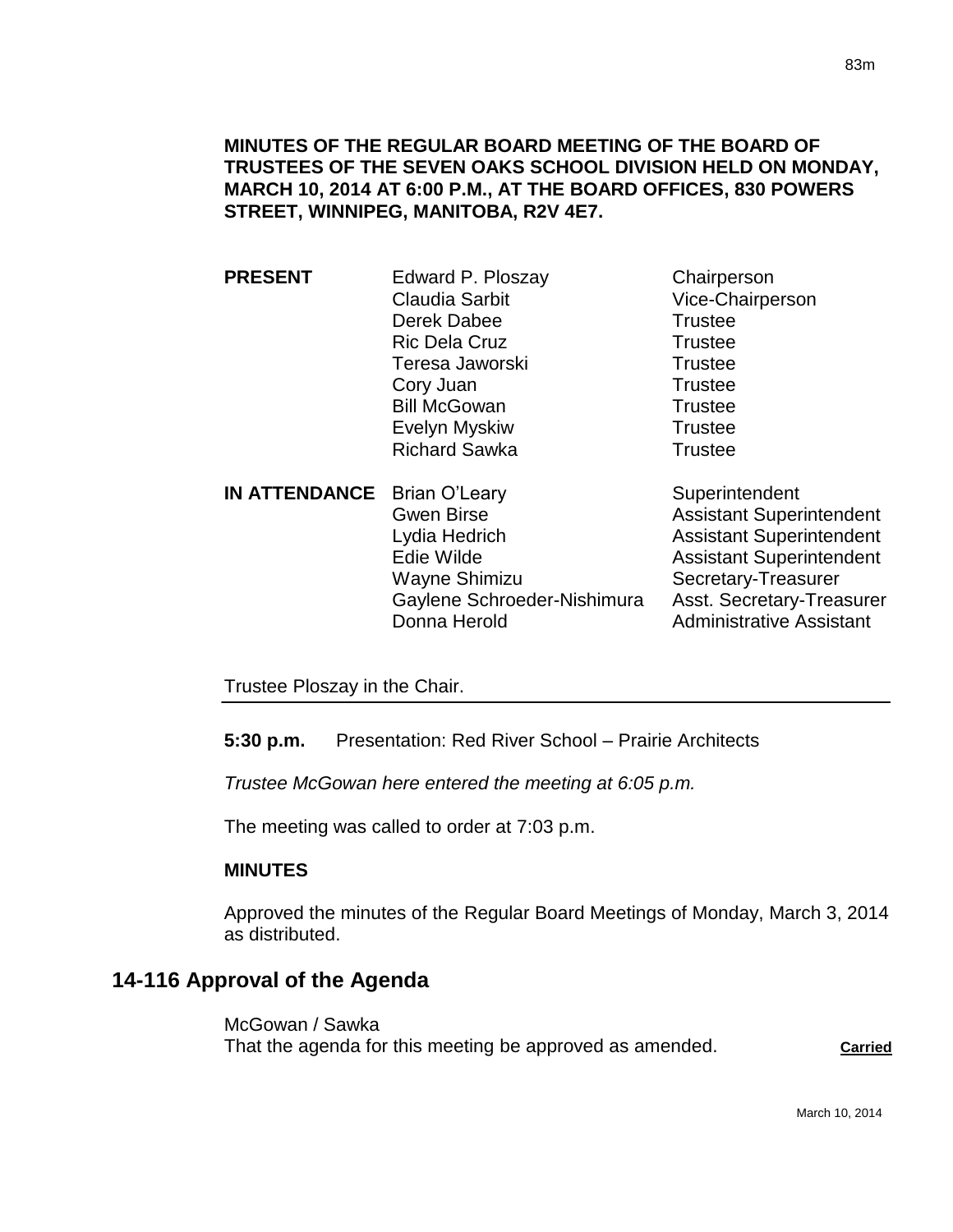## **14-117 Moved to Committee of the Whole at 7:05 p.m.**

Sawka / Juan That the Board move into Committee of the Whole. **Carried**

Trustee Sarbit in the Chair.

## **SUPERINTENDENTS' PERSONNEL REPORT**

## **14-118 Superintendents' Personnel Report**

Myskiw / Juan That the Superintendents' Personnel Report be ratified. **Carried** Carried

#### AMINISTRATIVE APPOINTMENT

That Gerald Corr be appointed Director, Information Technology and Beyond Grade 12 Now effective August 4, 2014 (or as mutually agreed).

#### TEACHER APPOINTMENTS

Jennilee Beaupre was appointed to a full-time (1.00) Limited Teacher-General (term) contract effective April 7, 2014 to June 27, 2014.

Jess Cory was appointed to a full-time (1.00) Limited Teacher-General (term) contract effective September 2, 2014 to June 30, 2015.

Monique Dube was appointed to a full-time (1.00) Limited Teacher-General (term) contract effective May 20, 2014 to June 27, 2014.

## TEACHER MATERNITY AND PARENTAL LEAVES

Vanessa Cabral was granted maternity and parental leave effective April 26, 2014 to May 3, 2015.

Candice Behrendt was granted maternity and parental leave effective March 15, 2014 to March 15, 2015.

Julia Gibson was granted maternity and parental leave effective April 14, 2014 to April 5, 2015.

Daniel LeClair was granted parental leave effective May 12, 2014 to June 27, 2014.

Pamela Onchulenko was granted maternity and parental leave effective April 13,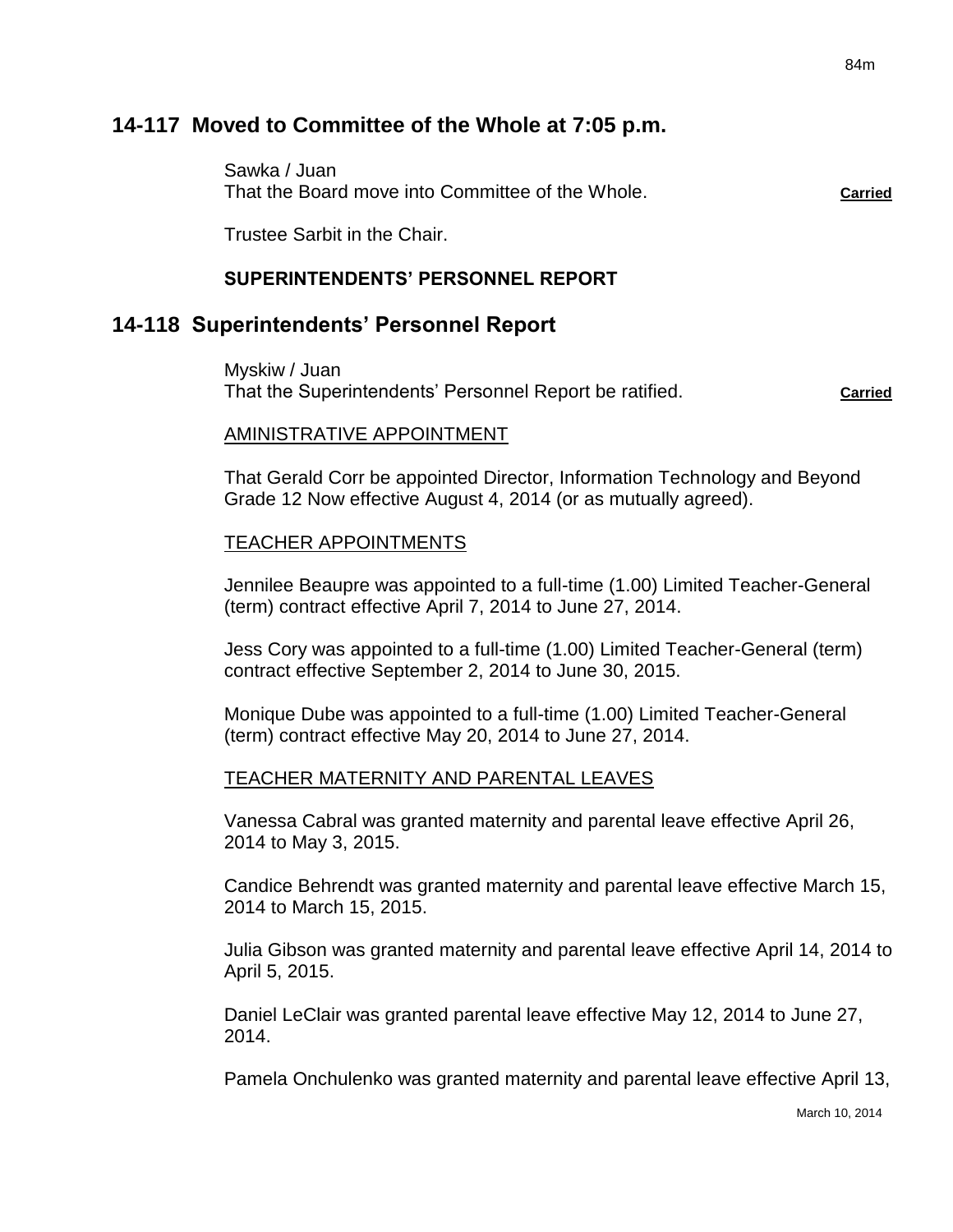## **PERSONNEL REPORT**

2014 to April 12, 2015.

Janelle Prairie was granted maternity and parental leave effective March 29, 2014 to June 27, 2014.

Robert Richmond was granted parental leave effective April 7, 2014 to April 17, 2014.

Ashley Taylor was granted maternity and parental leave effective May 16, 2014 to May 16, 2015.

## TEACHER RETIREMENT

Jane Pogson gave notice of intent to retire effective June 27, 2014.

## EDUCATIONAL ASSISTANT LEAVE OF ABSENCES

Irene Krawchuk was granted a leave of absence, part-time (3.25 hours per day), without pay, effective September 2, 2014 to June 30, 2015.

Tammie Lowdon was granted a leave of absence, full-time (6.5 hours per day), without pay, effective September 2, 2014 to June 30, 2015.

## EDUCATIONAL ASSISTANT MATERNITY AND PARENTAL LEAVE

Dayna Pingatore was granted maternity and parental leave effective March 24, 2014 to March 22, 2015.

## EDUCATIONAL ASSISTANT RETIREMENT

Kathy Loeppky gave notice of intent to retire effective June 27, 2014.

#### SECRETARY RETIREMENT

Marli Lerner gave notice of intent to retire from the position of school secretary effective October 3, 2014.

## STUDENT PARENT SUPPORT WORKER MATERNITY AND PARENTAL LEAVE

Lavina Moneyas was granted maternity and parental leave effective February 28, 2014 to February 27, 2015.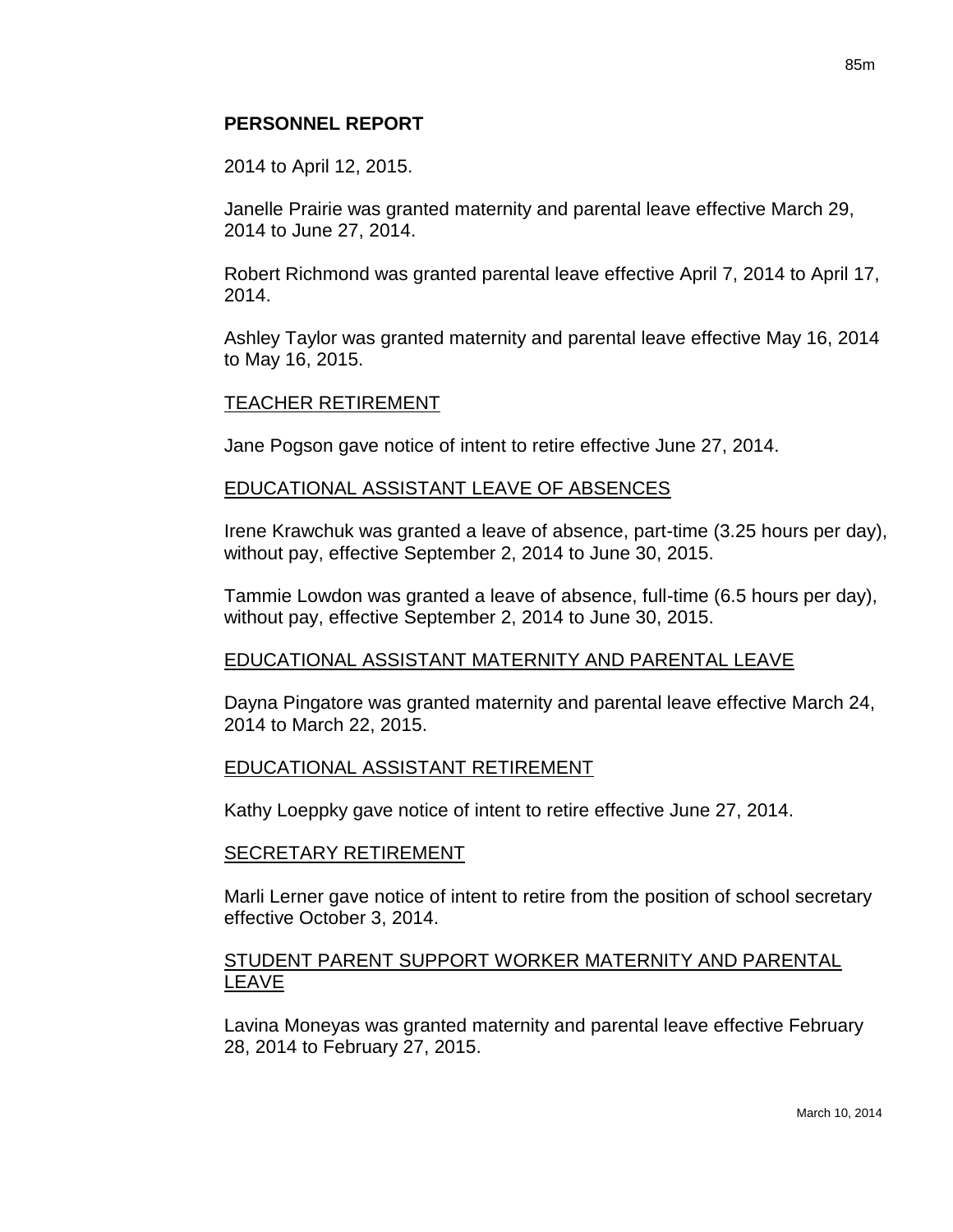## STUDENT PARENT SUPPORT WORKER RESIGNATIONS

The following student parent support workers gave notice of intent to resign effective June 30, 2014:

Camilla Dascal Vanessa Koch

## **SUPERINTENDENTS' REPORT**

The following matters were received as information:

Personnel Matters.

Trustee Ploszay in the Chair.

## **SPECIAL ORDERS**

**7:35 p.m.** Heritage Language Presentation – Jacky Molyneux

## **14-119 2014-2015 Budget**

Myskiw / Juan Approved a 2014-2015 operating budget of \$125,506,880 and a capital budget of \$7,315,174 and submit it to The Public Schools Finance Branch. **Carried**

## **14-120 2014 Special Levy Funding**

Jaworski / McGowan

Approved that the Board request the 2014 Special Levy funding from the municipalities as follows:

- City of Winnipeg \$39,364,416
- Rural Municipality of West St. Paul \$4,800,675
- Rural Municipality of St. Andrews \$354,654

which totals \$44,519,745. **Carried**

*Superintendent Brian O'Leary thanked Wayne Shimizu, Secretary-Treasurer and Gaylene Schroeder-Nishimura for their exemplary work on the 2014-2015 Budget.*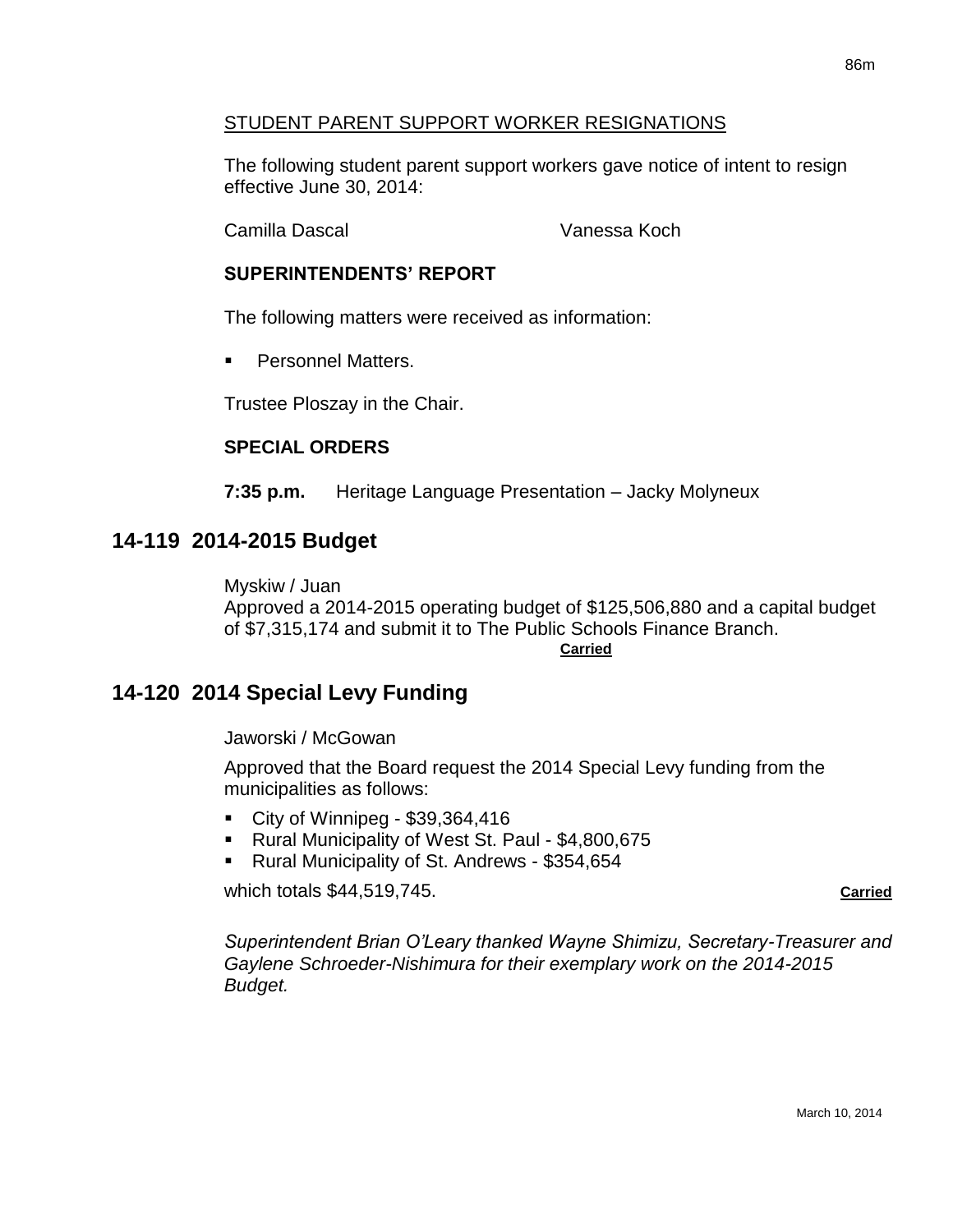# **14-121 2014-2015 School Calendar**

## Sarbit / Sawka

Approved the school calendar for the 2014-2015 school year with September 2 and 3, 2014 being Orientation Days for Kindergarten to Grade 8 schools. **Carried** 

# **14-122 2013-2014 Board Calendar**

Juan / Myskiw

Approved that the following changes be made to the 2013-2014 Board Calendar:

- Regular Board meeting scheduled for April 7 be changed to April 14.
- Informal Board meeting scheduled for April 14 be changed to April 21.
- Regular Board meeting scheduled for April 21 be changed to April 28.

**Carried**

# **14-123 New French Immersion School - Riverbend**

Dela Cruz / Jaworski

That the Board approve the schematic design for the new French Immersion School in the Riverbend area. **Carried Carried** 

## **CONSENT AGENDA**

# **14-124 Consent Agenda**

Myskiw / Jaworski That the Consent Agenda be approved. **Carried**

## M. Block & Associates Ltd. Invoice No. W-2014-019

That Invoice No. W-2014-019 for the new Amber Trails School project in the amount of \$304.50 be paid to M. Block & Associates Ltd.

## Number TEN Architectural Group Invoice No. 12911

That Invoice No. 12911 for the Maples Collegiate Commons addition in the amount of \$9,213.66 be paid to Number TEN Architectural Group.

Prairie Architects Inc. Invoice No. 4273

That Invoice No. 4273 for the new Red River School project in the amount of \$69,800.48 be paid to Prairie Architects Inc.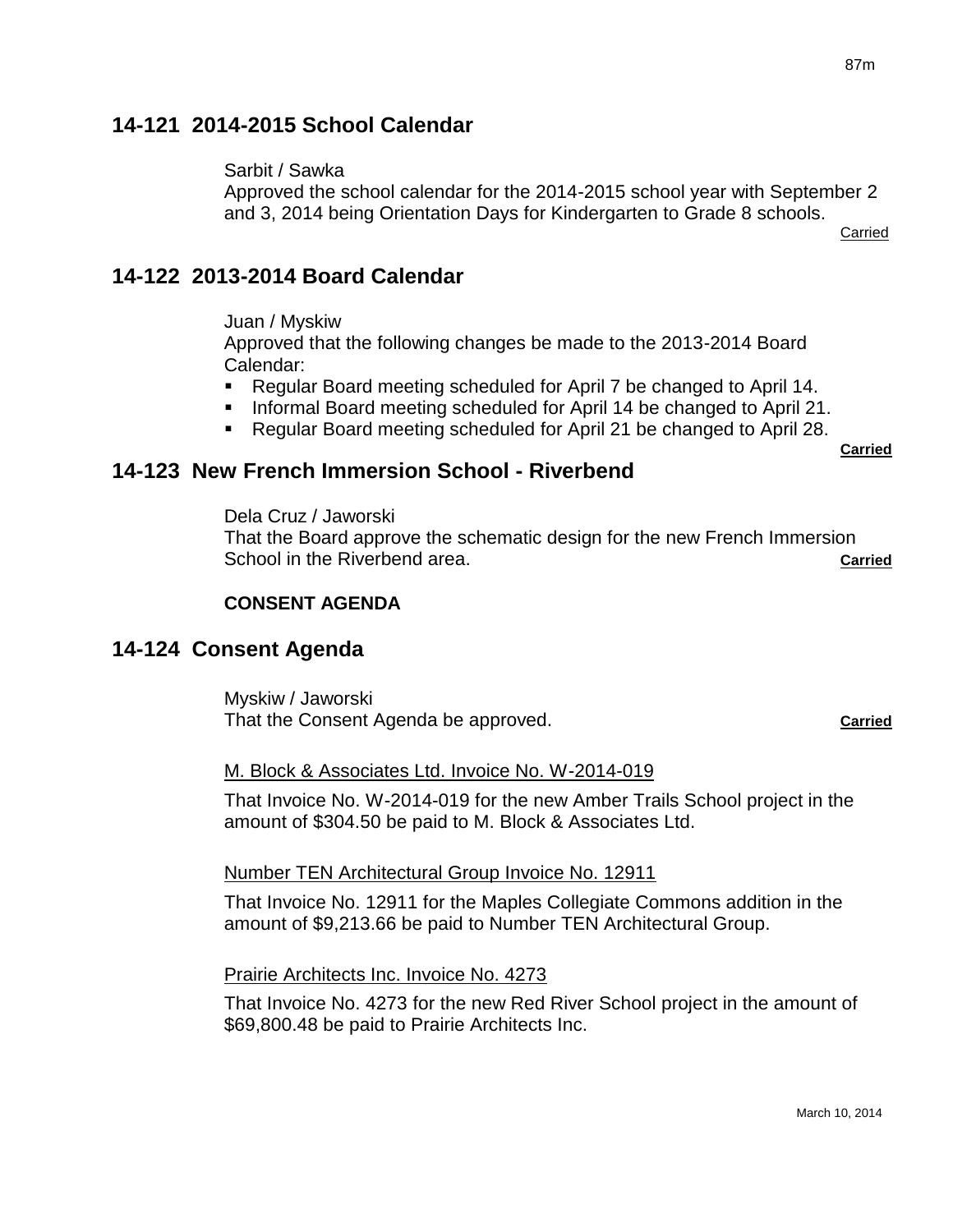## **CONSENT AGENDA**

#### Prairie Architects Inc. Invoice No. 4255CR

That Invoice No. 4255CR for the new Red River School project in the amount of (\$519.57) be paid to Prairie Architects Inc.

#### Prairie Architects Inc. Invoice No. 4267

That Invoice No. 4267 for the new Amber Trails School project in the amount of \$15,271.75 be paid to Prairie Architects Inc.

## **POLICY COMMITTEE**

Deferred to March 24, 2014 Board meeting.

## **CONFERENCE REPORTS**

Sandee Deck, Vice-Principal, West Kildonan Collegiate. Learning and the Brain, February 12 to 15, 2014 – San Francisco, California.

## **CORRESPONDENCE**

- **Province of Manitoba News Release: Budget 2014.**
- Brandon School Division letter of concern Manitoba School Boards Association Ad Hoc Committee.
- River East School Division: Greg Daniels appointment to Superintendents' Department.
- Gerald Farthing, Deputy Minister: Amber Trails School project site costs support appeal.
- Jim Ludwig: Congratulating the recent performance of the Garden City band.
- Manitoba School Boards Association Workshop: Understanding the Role of Secretary-Treasurer.

## **14-125 Moved to Committee of the Whole at 8:32 p.m.**

Dabee / McGowan That the Board move into Committee of the Whole. **Carried**

## **SUPERINTENDENTS' REPORT**

The following matters were received as information:

Manitoba School Boards Association 2014 Resolutions.